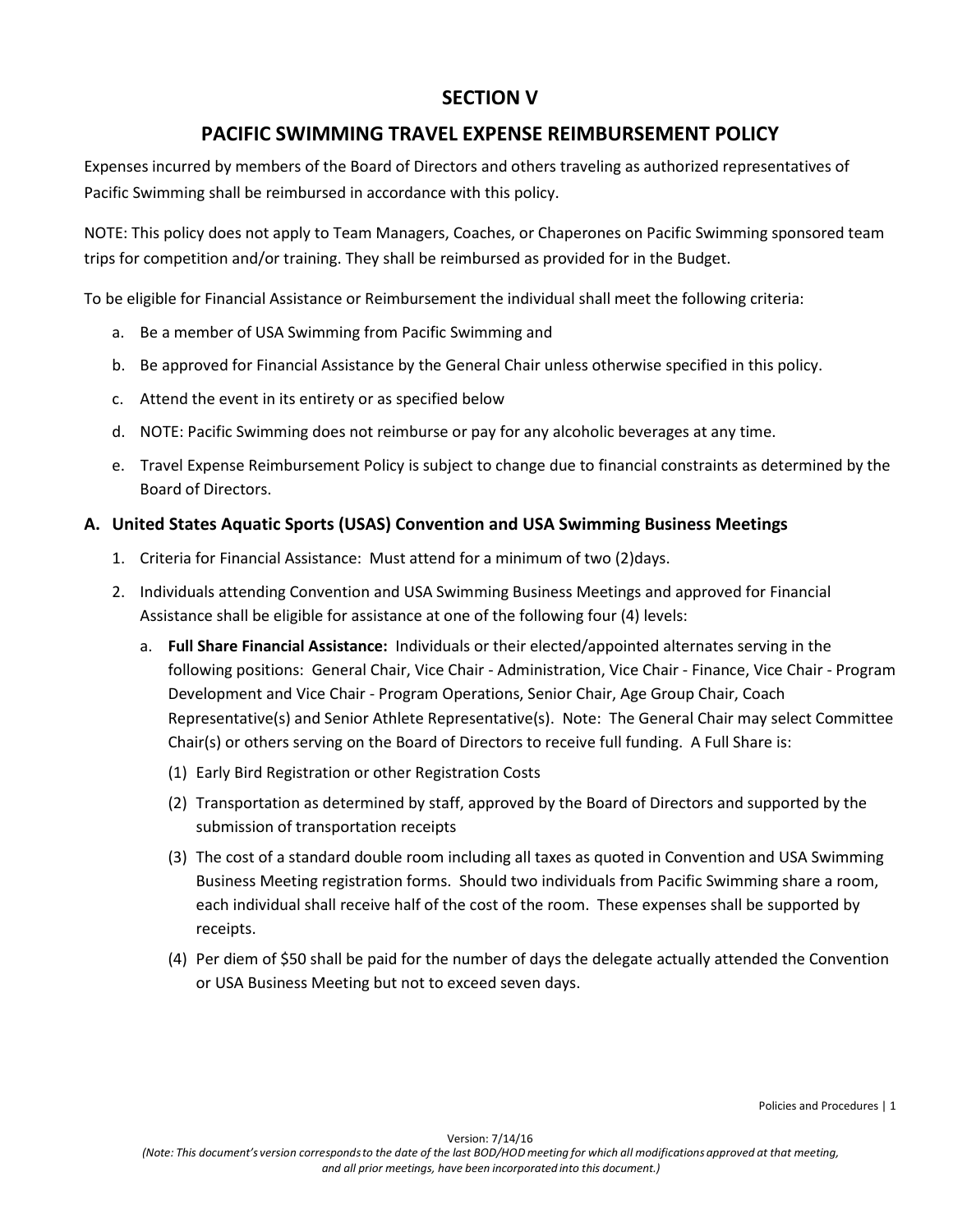- b. **Newcomer Share Financial Assistance:** Individuals who have not attended Convention or USA Swimming Business Meeting previously and express a desire to attend Convention or USA Swimming Business Meeting and share what they have learned with the LSC.
	- (1) Early Bird Registration or other Registration Costs
	- (2) Transportation as determined by staff, approved by the Board of Directors and supported by the submission of transportation receipts.
- c. **Attendee Share Financial Assistance:** Individual Members of Pacific Swimming who do not serve in any of the roles listed above.
	- (1) Early Bird Registration or other Registration Costs
- d. **Pacific Office Staff Financial Assistance:** Pacific Swimming Office Staff approved by the General Chair to attend the Convention or USA Swimming Business Meeting:
	- (1) Early Bird Registration or other Registration Costs
	- (2) Transportation as determined by the staff, approved by the Board of Directors and supported by the submission of transportation receipts.
	- (3) Transportation to and from airports. Transportation includes mileage (IRS annual standard mileage rate) and parking public transportation, or airporter service. These expenses shall be supported by receipts.
	- (4) The cost of a standard double room including all taxes as quoted in Convention and USA Swimming Business Meeting registration forms. Should two individuals from Pacific Swimming share a room, each individual shall receive half of the cost of the room. These expenses shall be supported by receipts.
	- (5) Per diem of \$50 shall be paid for the number of days the delegate actually attended the Convention or USA Business Meeting but not to exceed seven days.
- 3. The Registration Fee shall be paid by the Pacific Swimming Treasurer once the attendees have been approved by the General Chair. The cost of transportation as determined by the staff and approved by the Board of Directors may be advanced upon submission of evidence of payment for transportation. Payment shall be the lesser of either the amount actually paid or the determined cost. Should these amounts differ, final adjustment shall be made when the balance of the Convention or USA Swimming Business expenses is settled. If the applicant fails to attend the Convention or USA Swimming Business Meeting, the registration fee and all advances shall be returned to Pacific Swimming.
- 4. Individuals, with the exception of the Athlete Representative(s), who attend Convention and receive Financial Assistance from Pacific Swimming, shall submit a written Summary Report of Meetings attended prior to receiving Financial Assistance.
- 5. Seat Selection Fees: Seat selection fees shall be reimbursed if the total does not exceed the transportation financial assistance as determined by staff and approved by the Board of Directors and supported by the submission of transportation receipts.
- 6. When rooms are shared, in no case shall Pacific Swimming reimburse more that 100% of the cost of the room.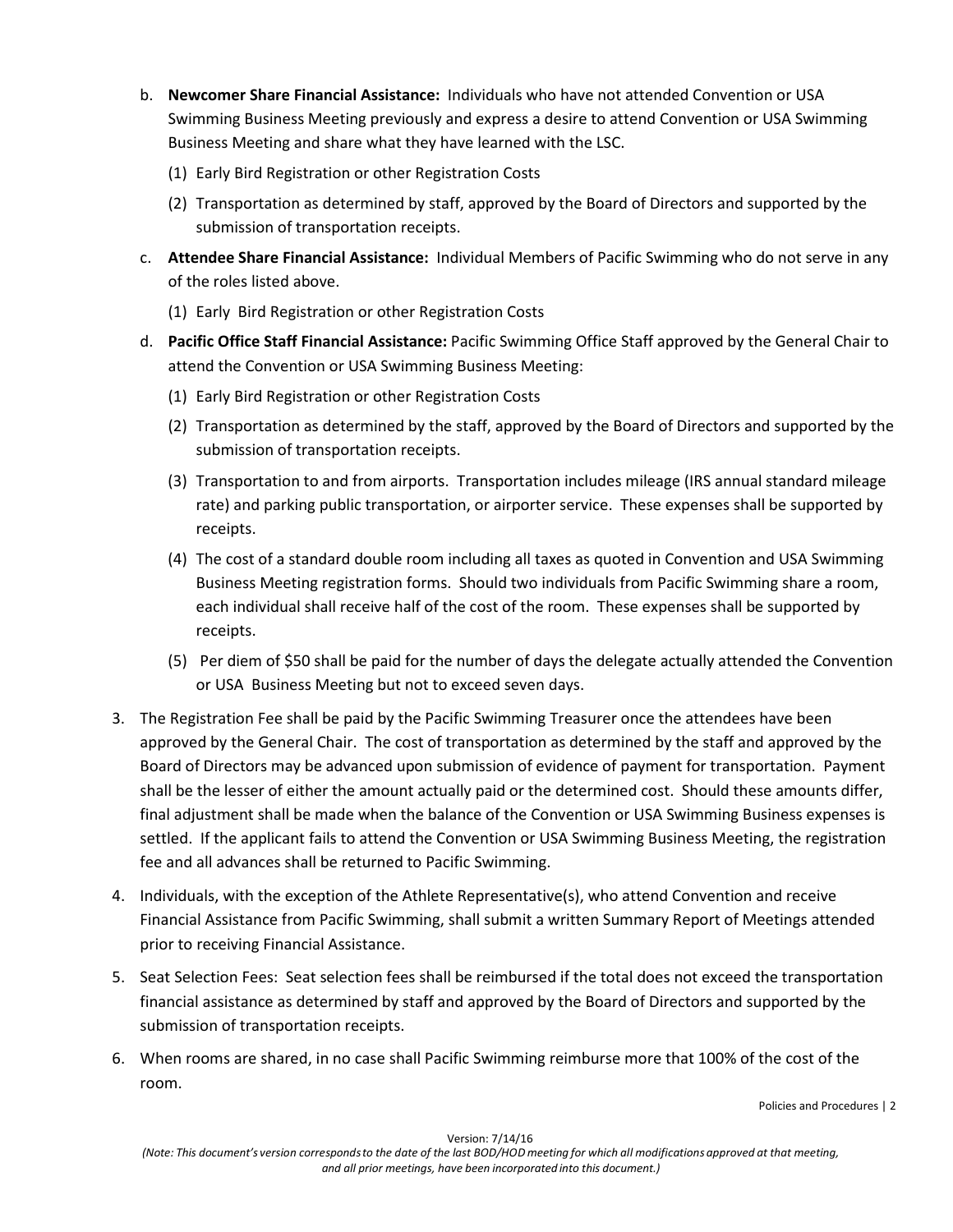### **B. USA Swimming Workshops**

- 1. Criteria for Financial Assistance
	- a. Individuals who are approved by the General Chair or
	- b. Approved by Committee Chairs whose budget includes workshop expenses approved by the Board of Directors or House of Delegates as a part of the budgeting process.
	- c. Reimbursement will be supported by appropriate receipts
	- d. Individuals must attend for the entire duration of the workshop.
- 2. Financial Assistance shall be as follows:
	- a. Pacific Swimming Staff shall determine the most cost-effective travel options based on airfare purchased no later than 21 days prior to departure which shall then be approved by the Board of Directors.
	- b. Transportation as determined by staff, approved by the Board of Directors and supported by the submission of transportation receipts.
	- c. Seat Selection Fees: Seat selection fees shall be reimbursed if the total does not exceed the transportation financial assistance amount as approved by the Board of Directors and supported by the submission of transportation receipts.
	- d. Actual cost of "single room" lodging shall be reimbursed. In case of travel to USA Swimming sponsored events where USA Swimming pays for a "double" room, Pacific Swimming shall pay the additional cost for a single room.
	- e. A Per Diem of \$50 shall be paid for the number of days the individual attends the Workshop unless food and a Per Diem is provided by the workshop host. Additional expenses outside of Per Diem that are not essential will not be reimbursed without approval of the Board of Directors.
	- f. Pacific Swimming Staff approved by the General Chair to attend USA Swimming workshops shall receive financial assistance as if they were attending the Convention or a USA Business Meeting. *(see Section V.A.d above)*.

## **C. Travel and Lodging Assistance for Officials**

- 1. Criteria for Financial Assistance:
	- a. Individuals must be approved for financial assistance by the Chair of the Official's Committee
	- b. Receipts shall be submitted to the Officials Chair for approval. Eligible reimbursable expenses include transportation, hotel and meals not to exceed the amount a Club receives for an Athlete
- 2. National Meets
	- a. Officials, whose application to officiate at a National, Pro Series, Futures or Sectional meet has been approved by USA Swimming's Officials Committee, shall receive travel assistance equal to the amount a Club receives for Athlete Travel Support (See Pacific Swimming Senior Travel Support Guidelines).
	- b. Travel Assistance shall apply only to meets held outside of Pacific Swimming.